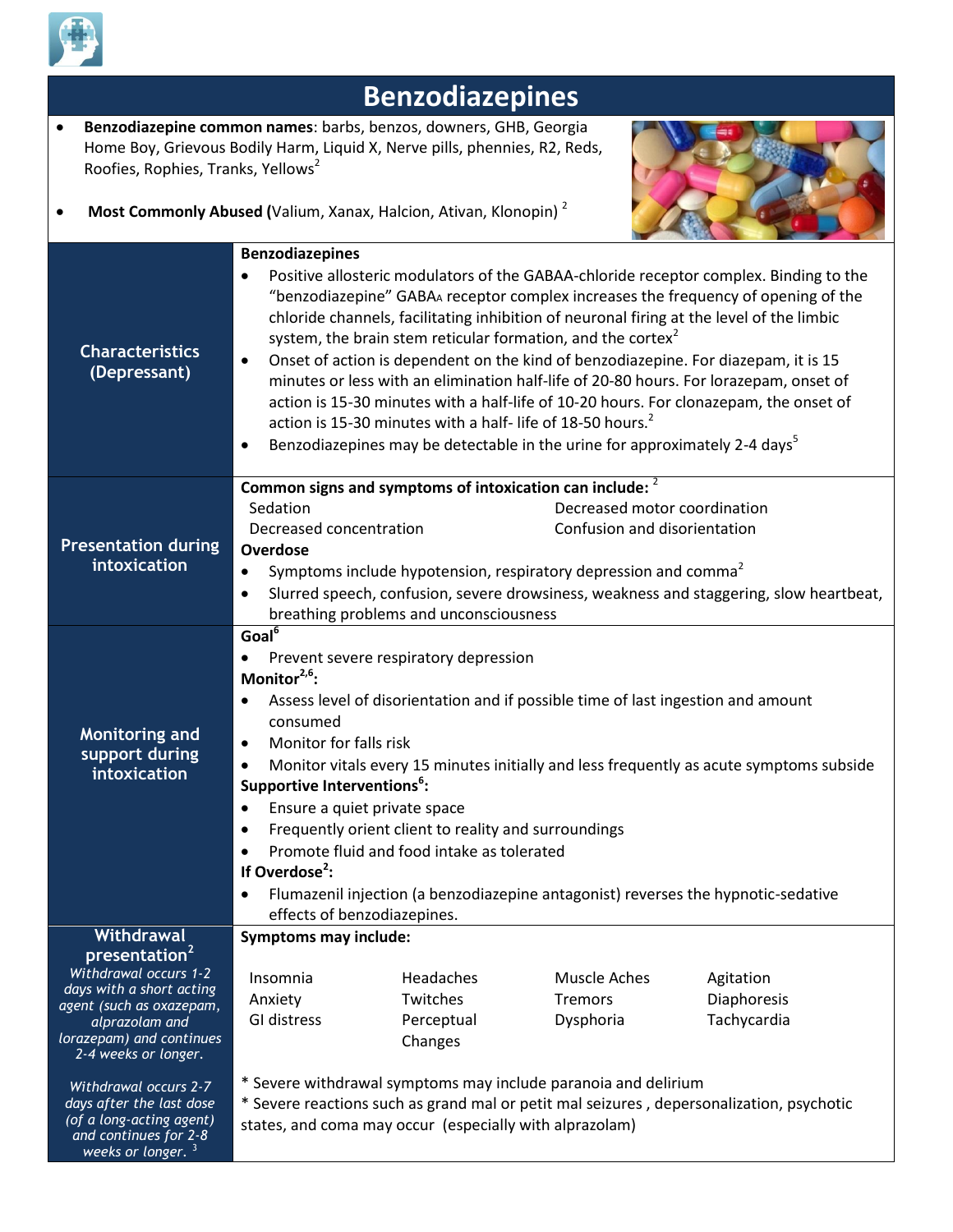

| <b>Monitoring and</b><br>support during<br>withdrawal | Goal $\overline{6}$<br>Preserve respiratory and cardiovascular function and reduce withdrawal symptoms<br>Monitor <sup>2,6</sup><br>Monitor regularly for withdrawal symptoms<br>٠<br>Monitor mental status<br>٠<br>Monitor risk for falls<br>$\bullet$<br>Monitor hydration/nutrition and sleeping patterns<br>٠<br>Supportive Interventions <sup>6</sup><br>Provide reassurance and explanation of symptoms if necessary<br>Provide a calm and quiet environment<br>٠<br>Withdrawals have also been managed by administering benzodiazepines regularly in<br>$\bullet$<br>gradually decreasing amounts (tapering) <sup>3</sup>                                                                                                                                                                                                                                                                                                                                                                                                                                                                                                                                                                                                                                                                                                                                                                                                                                                                                                                                                                                                                                                                                                                                                                                                                  |
|-------------------------------------------------------|---------------------------------------------------------------------------------------------------------------------------------------------------------------------------------------------------------------------------------------------------------------------------------------------------------------------------------------------------------------------------------------------------------------------------------------------------------------------------------------------------------------------------------------------------------------------------------------------------------------------------------------------------------------------------------------------------------------------------------------------------------------------------------------------------------------------------------------------------------------------------------------------------------------------------------------------------------------------------------------------------------------------------------------------------------------------------------------------------------------------------------------------------------------------------------------------------------------------------------------------------------------------------------------------------------------------------------------------------------------------------------------------------------------------------------------------------------------------------------------------------------------------------------------------------------------------------------------------------------------------------------------------------------------------------------------------------------------------------------------------------------------------------------------------------------------------------------------------------|
| <b>Potential</b><br><b>Complications</b>              | May include:<br>Benzodiazepines can cause extensions of the generalized sedative effect (e.g.,<br>fatigue, drowsiness)<br>Impaired mental speed, central cognitive processing ability, memory and<br>$\bullet$<br>performance.<br>Anterograde amnesia (more likely with higher doses).<br>Chronic use can cause impaired visuospatial and visuomotor abilities.<br>٠<br>Confusion and disorientation<br>$\bullet$<br>Excessive doses can result in respiratory depression and apnea. <sup>2</sup>                                                                                                                                                                                                                                                                                                                                                                                                                                                                                                                                                                                                                                                                                                                                                                                                                                                                                                                                                                                                                                                                                                                                                                                                                                                                                                                                                 |
| <b>Notable Drug</b><br>interactions                   | With Alcohol <sup>2</sup><br>With Antidepressants <sup>2</sup><br>Cyclic antidepressants (such as<br>Potentiation of CNS effects<br>$\bullet$<br>$\bullet$<br>desipramine and imipramine)<br>Alprazolam reported to increase<br>$\bullet$<br>and benzodiazepines can<br>aggression in moderate alcohol<br>contribute to increased plasma<br>drinkers<br>levels of the antidepressant.<br>Brain concentrations of various<br>$\bullet$<br>Hypothermia has also been<br>benzodiazepines altered by<br>reported.<br>ethanol (triazolam, estazolam<br>With SSRIs (fluoxetine,<br>concentrations decreased,<br>٠<br>fluvoxamine and sertraline),<br>diazepam concentration<br>there is decreased metabolism<br>increased)<br>With Cocaine/ Crack <sup>4</sup><br>and increased plasma level of<br>benzodiazepines.<br>have effects that can worsen<br>With Antipsychotics <sup>2</sup><br>symptoms of anxiety and<br>With clozapine, there can be<br>interfere with sleep<br>$\bullet$<br>With Cannabis <sup>4</sup><br>marked sedation, increased<br>salivation, hypotension, delirium,<br>have effects that can worsen<br>$\bullet$<br>and respiratory depression.<br>symptoms of anxiety and<br>With olanzapine, there may be a<br>interfere with sleep<br>$\bullet$<br>synergistic increase in<br><b>With Opioids</b><br>somnolence. IM olanzapine and<br>can result in overdose and<br>benzodiazepines can potentiate<br>possible death<br>hypotension, bradycardia, and<br>Symptoms of overdose include<br>respiratory or CNS depression.<br>slurred speech, confusion, severe<br>With Lithium <sup>2</sup><br>drowsiness, weakness and<br>Increased incidence of sexual<br>$\bullet$<br>staggering, slow heartbeat,<br>dysfunction (up to 49%) has<br>breathing problems and<br>been reported with the use of<br>unconsciousness.<br>clonazepam |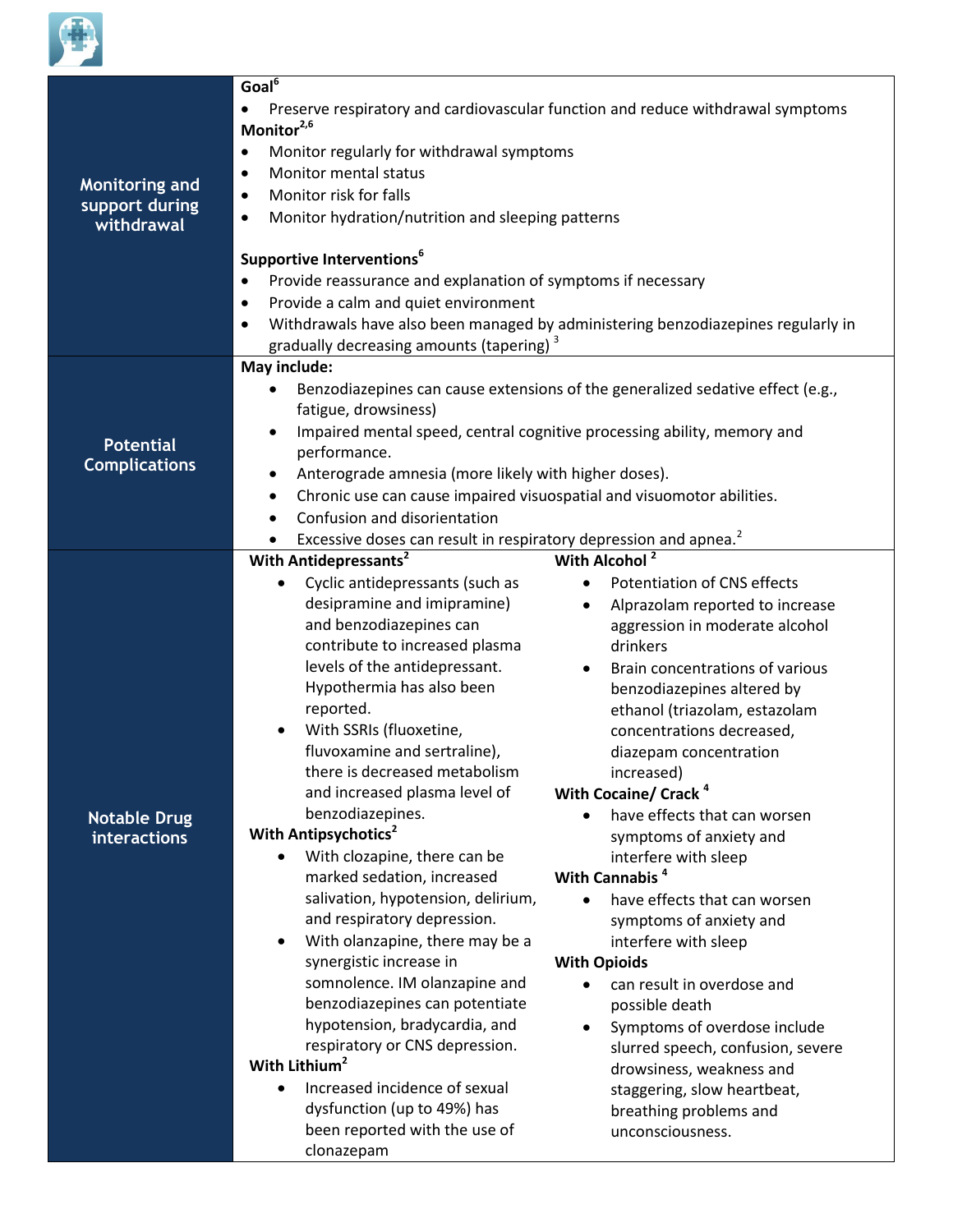

**Psychiatric effects**

- Benzodiazepines can contribute to depression, particularly with high doses and in people with a pre-existing mood disorder.
- Benzodiazepines sometimes have a disinhibiting effect, (especially among people with psychosis or certain personality disorders).<sup>1</sup>